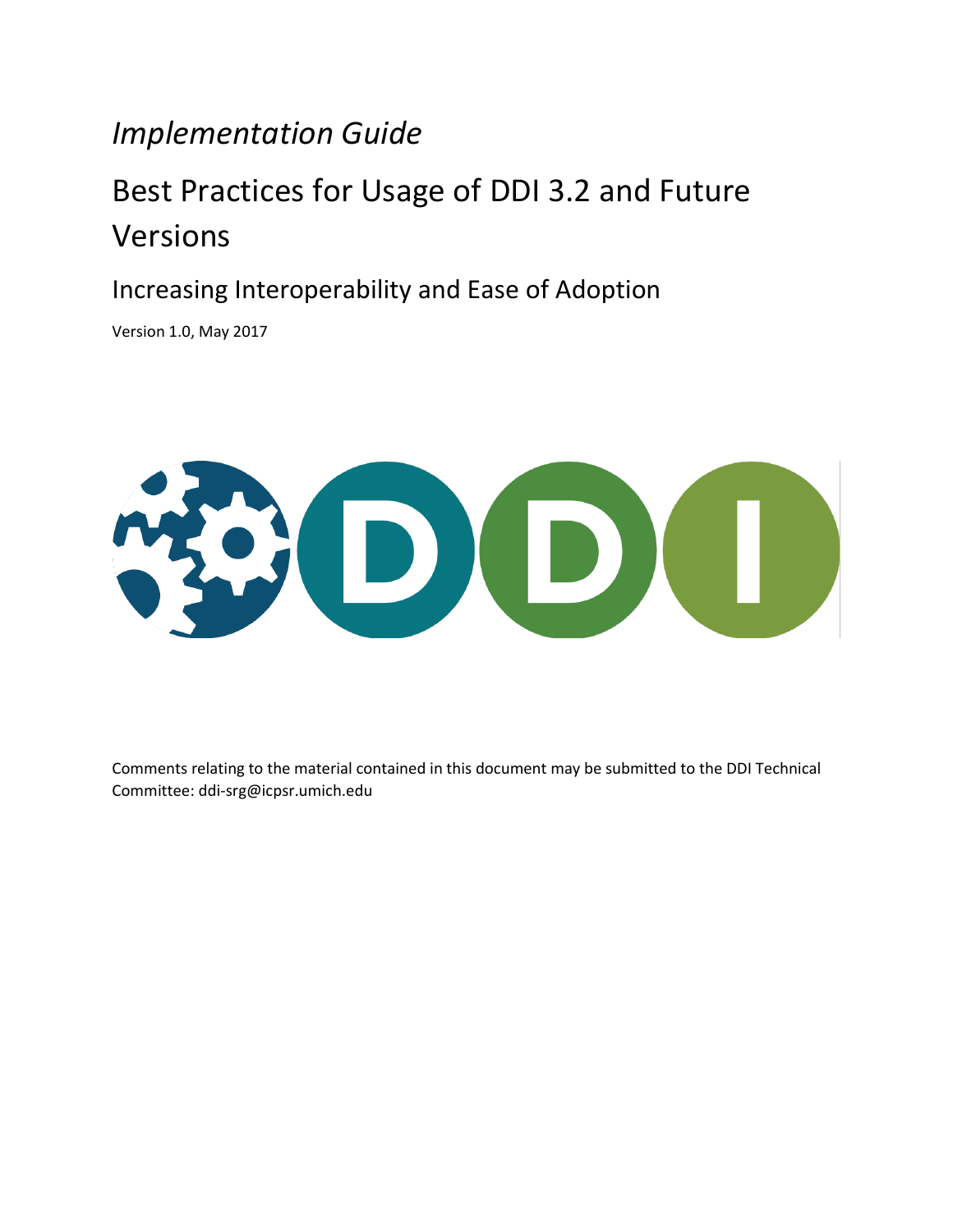# <span id="page-1-0"></span>1 INTRODUCTION

### <span id="page-1-1"></span>1.1 PURPOSE AND SCOPE

This document is the Implementation Guide for the Best Practices for usage of DDI 3.2, and future DDI versions.

It has been developed to aid developers and users in the implementation of the following Best Practice areas:

- **•** Serialization
- **•** Identification
- Content

The following group of technical best practices offers a set of requirements and recommendations that advance both **interoperability** and **ease of adoption**.

The applicability of these Best Practices extends to all areas of DDI adoption and software production for metadata systems, including:

- Production of new metadata content profiles
- Creation of new software for use with DDI
- Updates or extensions to existing DDI software

# <span id="page-1-2"></span>2 OVERVIEW

| 1              |     |                                                                                      |  |  |
|----------------|-----|--------------------------------------------------------------------------------------|--|--|
|                | 1.1 |                                                                                      |  |  |
| $\overline{2}$ |     |                                                                                      |  |  |
| $\mathbf{3}$   |     |                                                                                      |  |  |
|                | 3.1 | DDI items should be serialized atomically using the DDI Fragment Instance3           |  |  |
| $\overline{a}$ |     |                                                                                      |  |  |
|                | 4.1 | All DDI items must have identifiers which are unique within their agency 4           |  |  |
|                | 4.2 |                                                                                      |  |  |
|                | 4.3 |                                                                                      |  |  |
|                | 4.4 |                                                                                      |  |  |
| 5.             |     |                                                                                      |  |  |
|                | 5.1 | Sequences must be used within IfThenElse, Loop, RepeatUntil, and RepeatWhile Control |  |  |
|                |     |                                                                                      |  |  |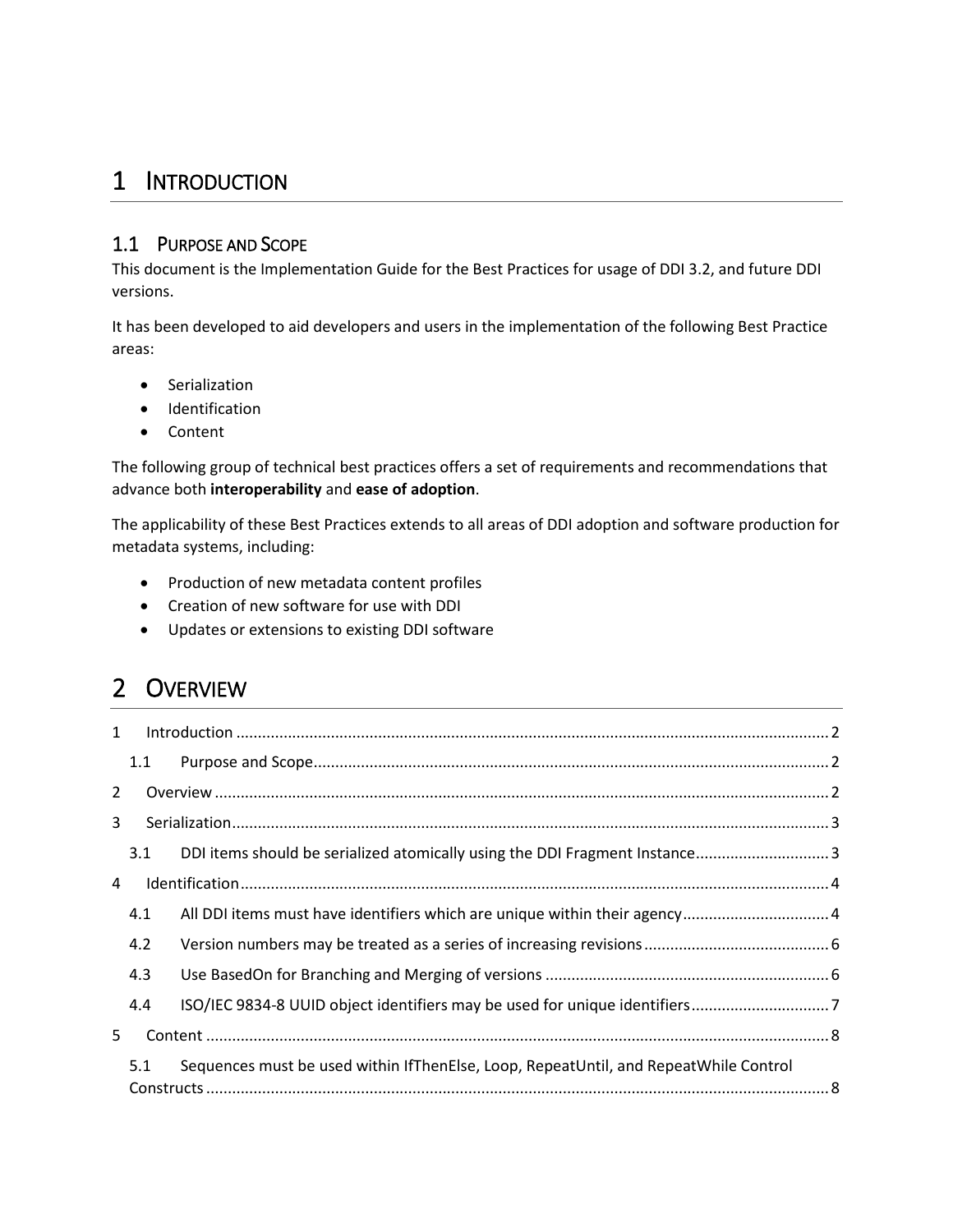| 5.2 | Use UserAttributePairs for additional content not present in the DDI Standard                  |
|-----|------------------------------------------------------------------------------------------------|
| 5.3 | Use the DataRelationshipReference when describing a PhysicalInstance  10                       |
| 5.4 |                                                                                                |
| 5.5 |                                                                                                |
| 5.6 | Agency, ID, Version, and URN should be used for item identification and for item references 12 |

# <span id="page-2-0"></span>3 SERIALIZATION

### <span id="page-2-1"></span>3.1 DDI ITEMS SHOULD BE SERIALIZED ATOMICALLY USING THE DDI FRAGMENT INSTANCE

There are a multitude of improvements that became available in DDI 3.2 that combine to enable better serialization of the information model.

### 3.1.1 Issue being addressed

Prior to DDI 3.2, serialization of DDI required a tight coupling between the users chosen usage of the information model and the serialization. This inevitably led to interoperability problems between users and systems who organized information in differing content hierarchies. This deficiency was recognized almost immediately, and profiles were introduced as a crutch for this issue. However, these profiles do not address the main serialization issue with prior versions of the standard and still left an interoperability challenge.





FragmentInstance

Nesting mixes object model and serialization

Uniform item serialization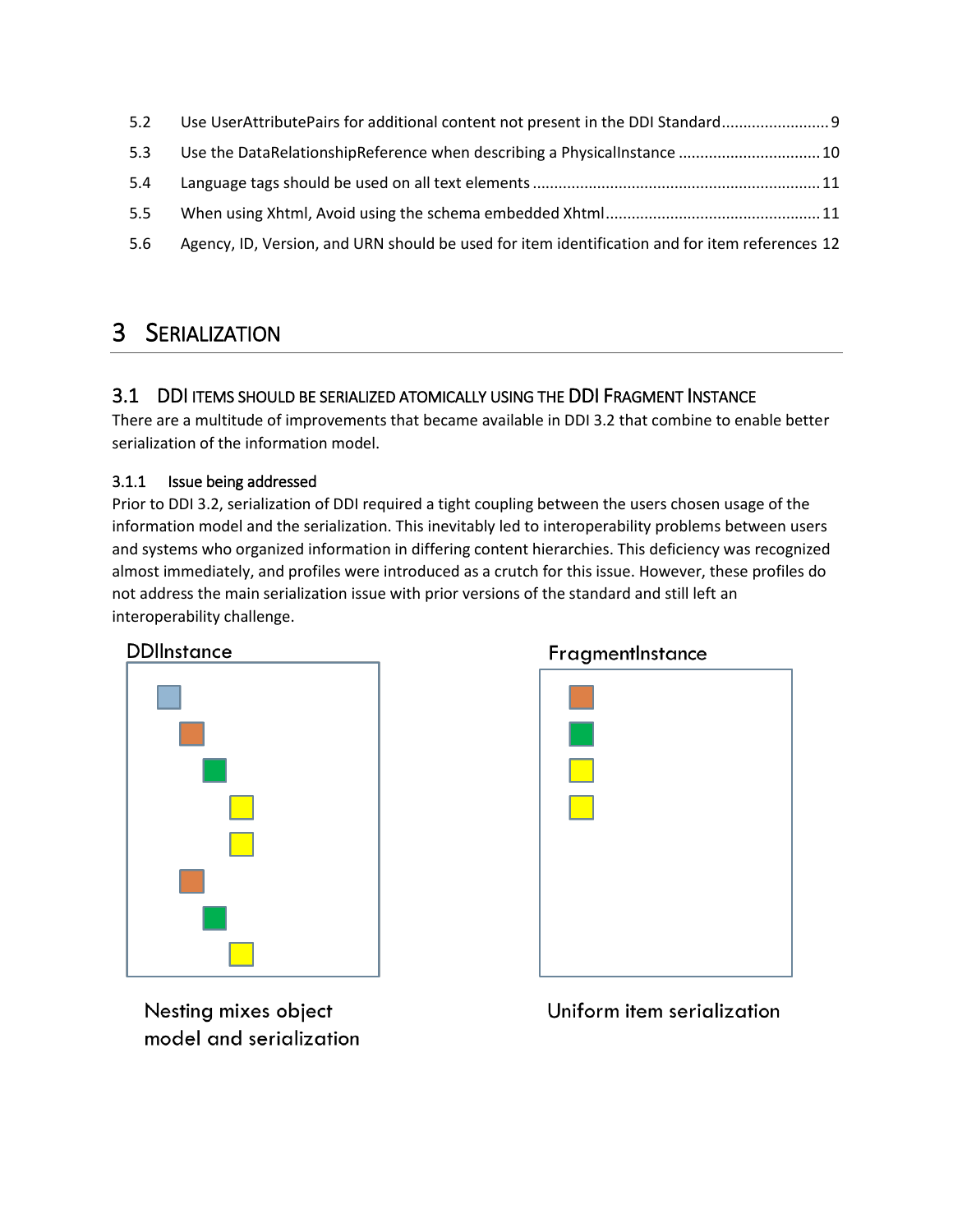### 3.1.2 Enablers of the Solution

With the development of DDI 3.2, a model and schema checking tool was created to verify the ability to serialize all DDI items atomically using concise bounded descriptions. All locations in the DDI schema where items were nested were also detected, and these locations were updated to allow a choice of inline nesting or a reference to the DDI item. The tool also verified that all Versionable and Maintainable DDI items present within the DDI Lifecycle Model could be serialized atomically in the DDI Fragment Instance.

Identification in DDI was also decoupled from the item hierarchy in DDI 3.2. All identifiers are now scoped within an agency instead of based on their location in a DDI content model.

Item types are named uniquely as of DDI 3.2, and references now include the type of DDI item being references.

The introduction of a new serialization container, the Fragment Instance, allows for uniform item serialization. It improves locating serialized objects within an XML document since each DDI item type has only one unique xpath location, versus the unlimited number in the older serialization format. Fragment Instance, an atomically listing items with references for relationships, is the preferred XML serialization container as of DDI 3.2, and in future versions.

#### 3.1.3 How to implement the Best Practice

- All DDI items which derive from the Maintainabe and Versionable base classes must be serialized individually within a Fragment and placed in the Fragment Instance container.
- In all locations within the XML schema where there is a choice between serializing a DDI item inline or by using a reference, the reference must be used. Usage of references creates a concise bounded description of DDI items.
- Views may be created by designating a DDI item as the TopLevelReference. For example, an Instrument could be a top-level reference when serializing a questionnaire or a PhysicalInstance could be a top-level reference when serializing a data file description. Any DDI item which can be serialized atomically in a Fragment Instance may be used as a view and have a top-level reference.
- Implementers should include all DDI items referenced by other items in the same Fragment Instance for use cases involving preservation or exchange.
- Identifiers for DDI items must be unique within the agency identifier scope to enable resolution. Se[e 4.1.](#page-3-1)

# <span id="page-3-0"></span>4 IDENTIFICATION

### <span id="page-3-1"></span>4.1 ALL DDI ITEMS MUST HAVE IDENTIFIERS WHICH ARE UNIQUE WITHIN THEIR AGENCY

In DDI 3.2, the identification system was simplified and new implementers should use unique identifiers for all items.

Future versions also require unique identifiers.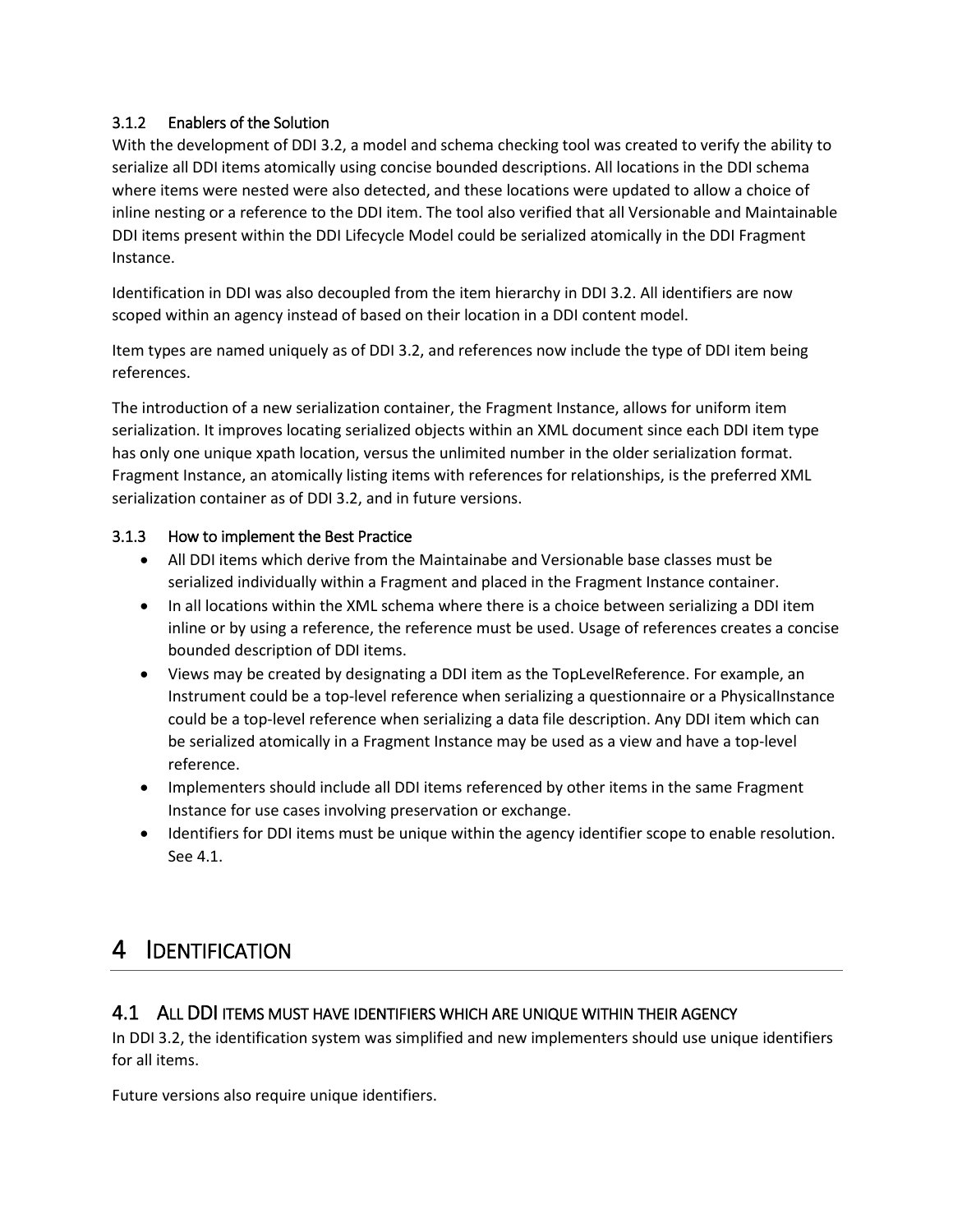### 4.1.1 Issue being addressed

Many organizations have different ways to identify their content holdings. In past DDI versions, the standard required use of a specific system of identification that was tied to the model's object hierarchy. This hierarchical identity system did not map to how many organizations managed their content. This created a very large implementation hurdle for users in adopting previous DDI 3.0 and 3.1 versions.

### 4.1.2 Enablers of the Solution

In DDI 3.2, the identification system was simplified. Item identifiers are now unique within the given agency identifier. Users are free to use whatever unique identification system they wish.

However, to support users who were using the hierarchical identity system, additional options were added in DDI 3.2 to support backwards compatibility of the previous serialization style and content.

### *Backward compatibility shims for previous 3.0 and 3.1 users*

For users who have used DDI 3.0 or 3.1, and who wish to have continuity of their previous identification in DDI 3.2 and beyond, backwards compatibility was built into the simplified identification. The new identification system has added the period character as a separator for backwards compatibility. Users of 3.0 and 3.1 can translate their hierarchical identifiers into unique identifiers by concatenating the two levels of hierarchy with a single period character between the parts.

In the hope of reducing serialization changes for existing DDI 3.1 users, a scope of either Agency or Maintainable was added to identified items in DDI 3.2. When the scope is set to Maintainable on an Versionable or Identifiable item, the item's identification should be interpreted by using the items id concatenated to it parent's id with a period to create an Agency scoped identifier. This backwards compatibility shim lead to interoperability issues between implementers, so it is recommended that software creators perform this concatenation prior to serialization and record all identifiers as agency scoped and unique.

### 4.1.3 How to implement the Best Practice

DDI identity is composed of three parts

- an Agency / registration authority identifier (RAI)
- an Identifier / data identifier (DI)
- a Version / version identifier (VI).

These three parts combine to constitute the international registration data identifier (IRDI) in ISO/IEC 11179-6.

When assigning an identity (IRDI) to a DDI item, the identifier (DI) should be unique. Your identifier (DI) must be unique within identifiers used in your agency scope (RAI).

Agency scopes (RAI), and sub agencies, can be created and managed using the DDI Registry.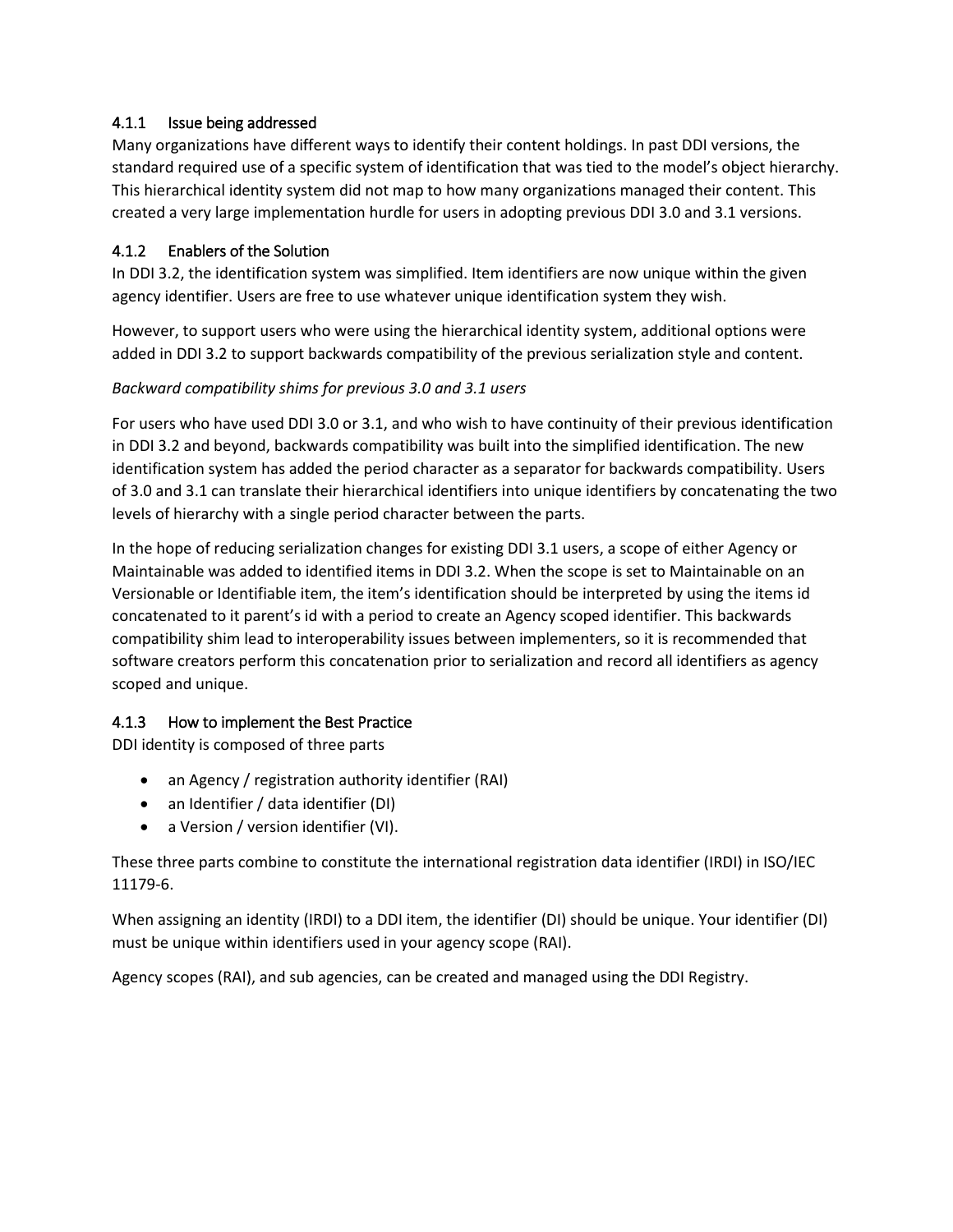### <span id="page-5-0"></span>4.2 VERSION NUMBERS MAY BE TREATED AS A SERIES OF INCREASING REVISIONS

### 4.2.1 Issue being addressed

In DDI 3.0 and 3.1, the version of a DDI item required three levels of versioning. This became an implementation challenge during DDI ingestion for users who did not manage their content to exactly three levels.

### 4.2.2 Enablers of the Solution

In DDI 3.2, this requirement was eliminated. The version in DDI 3.2 now requires only a single number, with optional additional levels separated by periods.

This also allows users to treat the version as a revision counter, denoting a version change in an item without having to manage branching of item version trees.

DDI 3.2 also enables more precise branching and merging of version trees using the new BasedOn reference which is available in DDI items. This is the preferred way to handle branching and merging. Se[e 4.3.](#page-5-1)

### 4.2.3 How to implement the Best Practice

Users may use a single integer to denote the version of a DDI item. Users can increment the version when a change is made to the item.

If users wish to denote a semantically meaningful version, the UserVersion of a UserId can be used. A semantically meaningful version could alternatively be included in an item's Label.

### <span id="page-5-1"></span>4.3 USE BASEDON FOR BRANCHING AND MERGING OF VERSIONS

#### 4.3.1 Issue being addressed

In DDI 3.0 and 3.1, the only way to branch an item was to use multiple levels in the item's version. There was no ability to merge multiple items.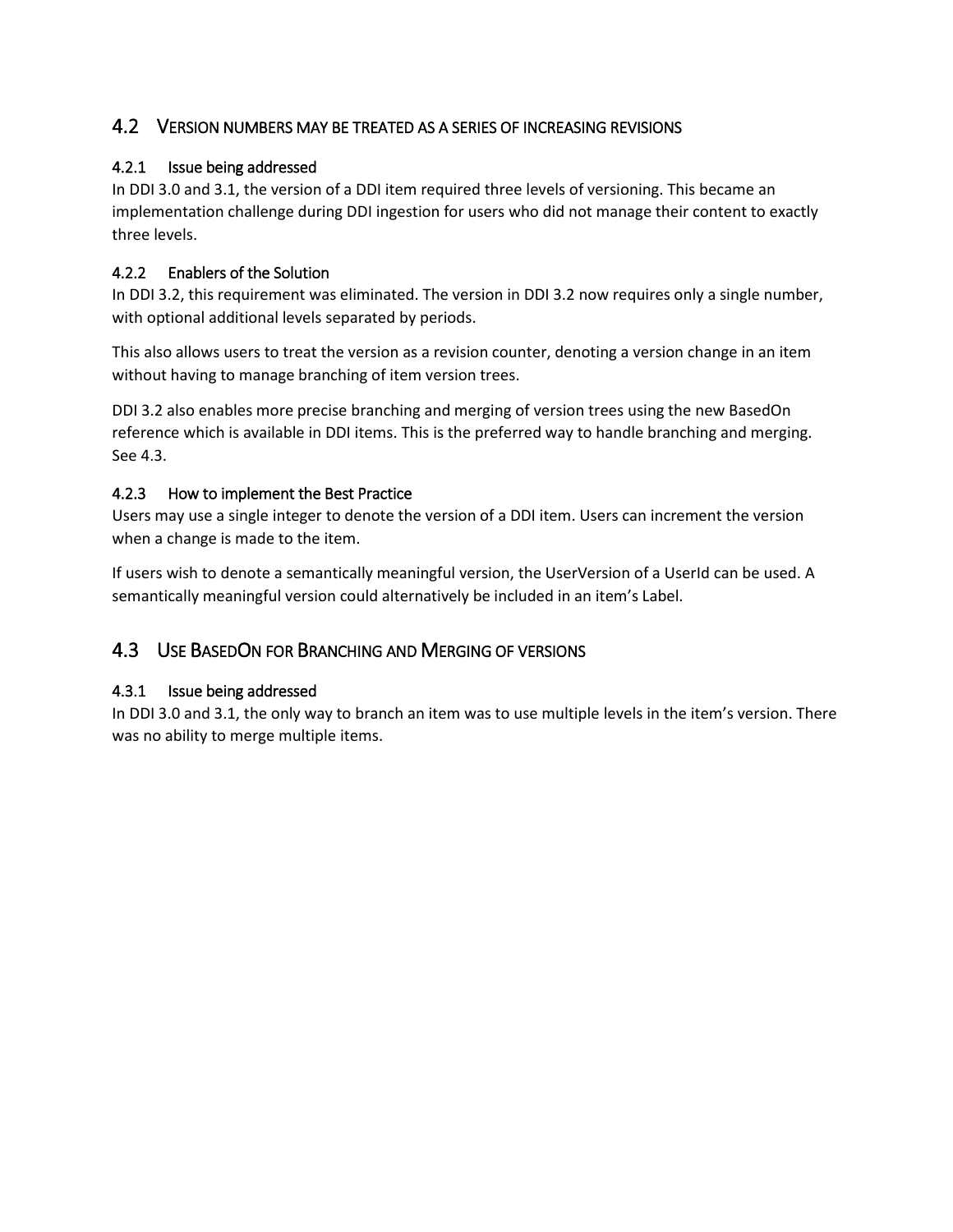### 4.3.2 Enablers of the Solution

DDI 3.2 added the BasedOn reference to allow both branching and merging. Codes can also be used to describe different uses of the branching and merging.



### 4.3.3 How to implement the Best Practice

When creating a new item which is based on a previous item, use a BasedOn reference.

When creating a maintenance branch, or "sub version" or an item, use a BasedOn reference.

When merging multiple items, or versions of items, into a new item, use a BasedOn reference.

### <span id="page-6-0"></span>4.4 ISO/IEC 9834-8 UUID OBJECT IDENTIFIERS MAY BE USED FOR UNIQUE IDENTIFIERS

#### 4.4.1 Issue being addressed

DDI requires organizations to create unique persistent identifiers (PID) to identify DDI items. Implementers have found difficulty coordinating identifier creation between their separate DDI tools or departments, leading to identifier conflicts.

UUIDs, as defined in ISO/IEC 9834-8, solve this problem.

PID minters are the alternative solution, but have several drawbacks. DDI requires a large number of identifiers, and requesting a PID from a PID minter introduces large amounts of latency. Additionally, tools created to use a certain PID minter would be more difficult to share across organizations. Finally, many PID minters, such as DOI, would be cost prohibitive for the number of identifiers DDI requires.

### 4.4.2 Enablers of the Solution

ISO/IEC 9834-8 defines a protocol for creating universally unique identifiers for use in distributed and registry systems. Creation of these identifiers is straight forward in all modern programming languages.

See also: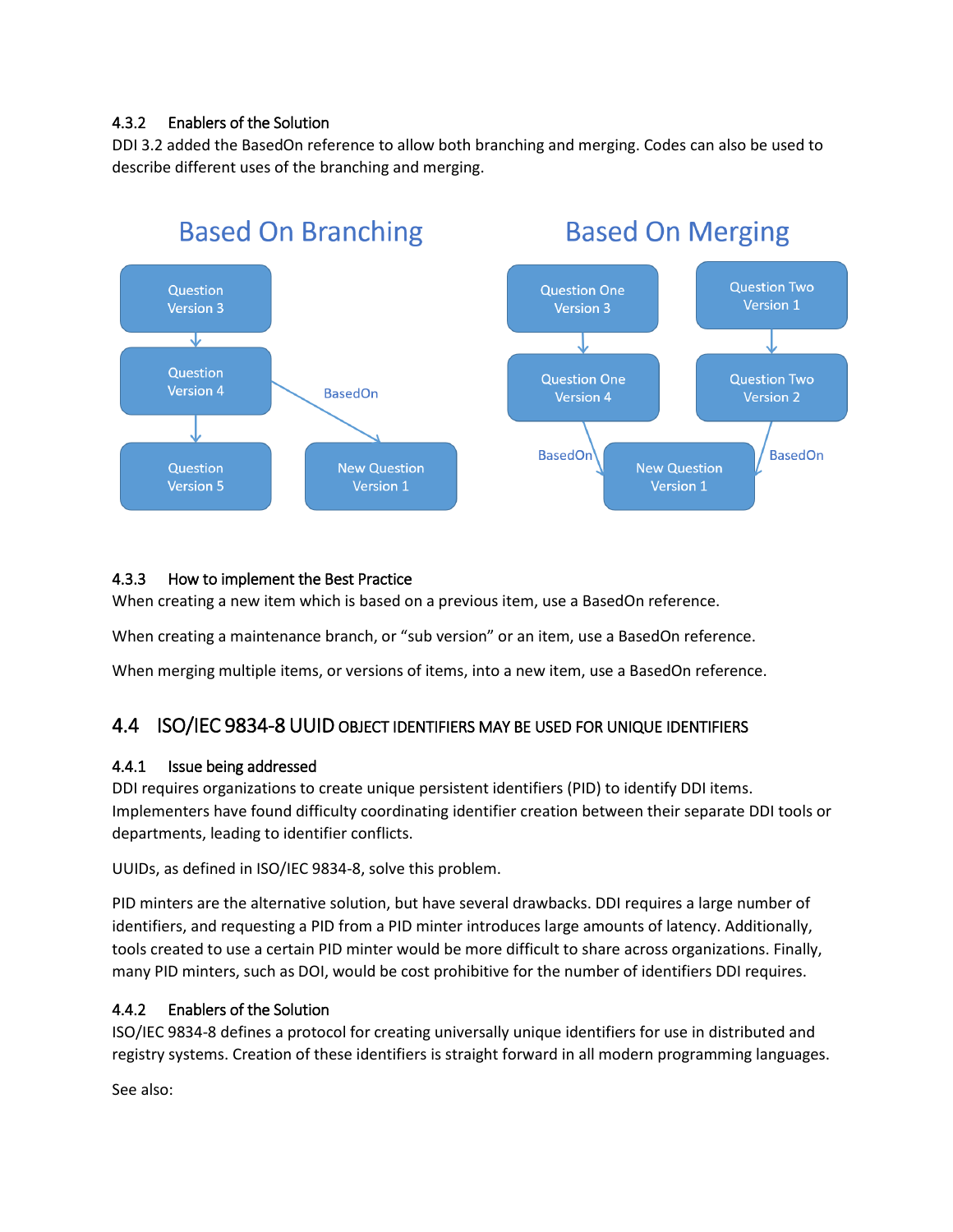ISO/IEC 9834-8:2014 Procedures for the operation of object identifier registration authorities -- Part 8: Generation of universally unique identifiers (UUIDs) and their use in object identifiers for additional information.

### 4.4.3 How to implement the Best Practice

When creating an identifier for a new DDI object, you may use a UUID generated by your programming platform.

| Java        | import java.util.UUID;                     |
|-------------|--------------------------------------------|
|             | UUID id = UUID.randomUUID();               |
| C#          | Guid id = Guid. NewGuid();                 |
| Python      | import uuid                                |
|             | uuid.uuid4()                               |
| <b>Ruby</b> | require 'securerandom'                     |
|             | SecureRandom.uuid                          |
| Perl        | use Data:: UUID;                           |
|             | $\texttt{Sug} = \texttt{Data::UUID->new};$ |
|             | \$ug->create str();                        |
| <b>Rust</b> | use uuid::Uuid;                            |
|             | let my uuid = Uuid::new $v4()$ ;           |

When using DDI as an import or export format, Implementers may wish to store the UUID of the DDI item alongside the metadata content in their internal system.

# <span id="page-7-0"></span>5 CONTENT

### <span id="page-7-1"></span>5.1 SEQUENCES MUST BE USED WITHIN IFTHENELSE, LOOP, REPEATUNTIL, AND REPEATWHILE CONTROL CONSTRUCTS

### 5.1.1 Issue being addressed

The control constructs present in DDI 3.2 including the IfThenElse, Loop, RepeatUntil, and RepeatWhile allow creating branching and looping logic. They reference child items with the following properties:

- IfThenElse
	- o ThenConstructReference
	- o ElseIf (repeated)\ ThenConstructReference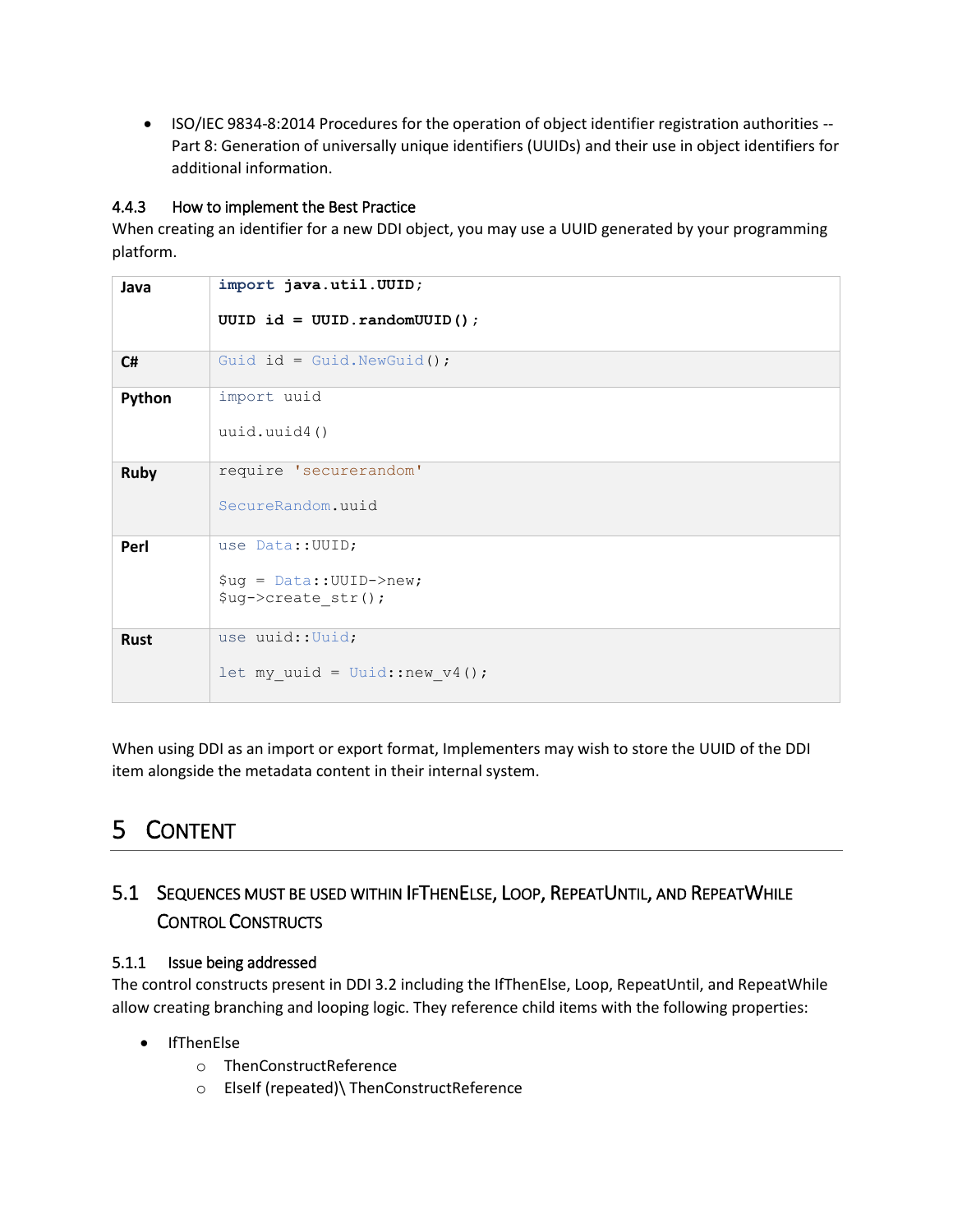- o ElseConstructReference
- Loop
	- o ControlConstructReference
- RepeatUntil
	- o UntilConstructReference
- RepeatWhile
	- o WhileConstructReference

These references have in the past allowed any type of control construct derived item to be referenced. In order to simplify implementation and define scoping rules in a more precise manner, future versions of DDI will require that these properties reference a Sequence.

### 5.1.2 Enablers of the Solution

DDI 3.2 introduced Bindings and Parameters which can be used to reuse and compose independently created DDI items into a process model.

To improve the ease of adoption, future versions of DDI have separated control flow logic from actions such as questions and measurements. Actions will be present only within a sequence, reducing the amount of implementation work required to perform composition via bindings and parameters. This separation also reduces the amount of implementation work required to add a second item within a looping or conditional construct as a sequence container is already present for the item. The conditional and looping constructs contain only child sequences. Future versions of DDI 3.x may also restrict items referenced from looping constructs and conditionals to sequences as well.

### 5.1.3 How to implement the Best Practice

When creating a process model for an instrument in DDI 3.2 and beyond, use a Sequence item within all conditional and looping construct references listed above.

### <span id="page-8-0"></span>5.2 USE USERATTRIBUTEPAIRS FOR ADDITIONAL CONTENT NOT PRESENT IN THE DDI STANDARD

### 5.2.1 Issue being addressed

There are many ways to include additional content in DDI including Notes, text fields, user ids, and using items and elements for purposes not described in the documentation. This has led implementers to misuse content areas and create interoperability problems.

### 5.2.2 Enablers of the Solution

In DDI 3.2 and future versions, DDI items have a set of key-value pairs called UserAttributePair which should be used as an extension area. Both the key and value may optionally be controlled vocabularies, keeping user extensions managed, documented, and sharable.

### 5.2.3 How to implement the Best Practice

When additional content needs to be recorded with or about a DDI item, create a string to use as the AttributeKey. Store the relevant information in the AttributeValue.

Implementers may optionally create a formal controlled vocabulary to document their attribute keys or attribute values.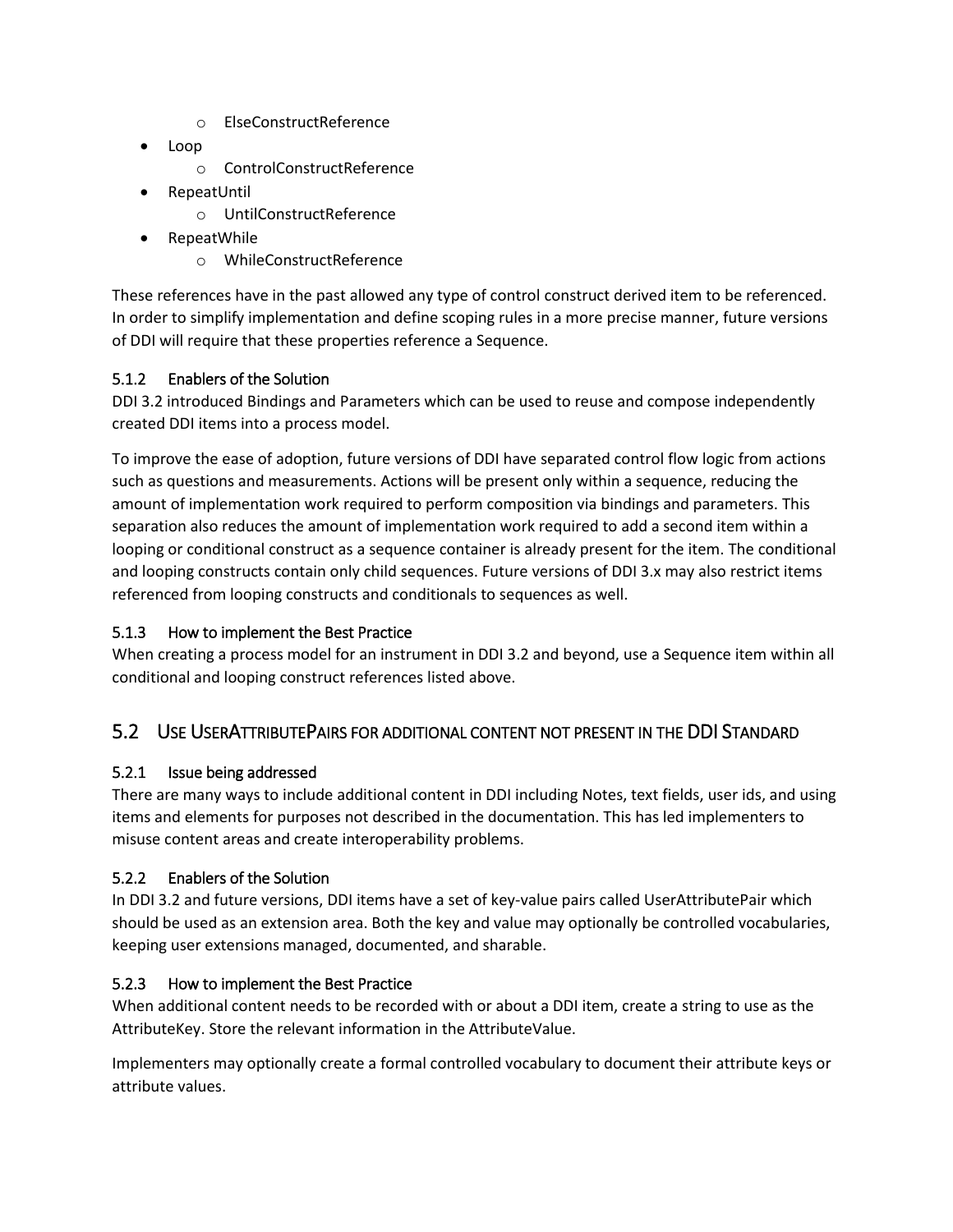It is common and implementers may use the JSON format to store information in the AttributeValue if it is multi-valued or a complex type.

### <span id="page-9-0"></span>5.3 USE THE DATARELATIONSHIPREFERENCE WHEN DESCRIBING A PHYSICALINSTANCE

### 5.3.1 Issue being addressed

DDI 3.x has a very verbose system of documenting the record structures contained in physical files. This imposed a very high cost on implementers, and did not provide a way to document only the logical record of a file or dataset. The following picture details the previously required structure present in DDI 3.0 and 3.1.



#### 5.3.2 Enablers of the Solution

In DDI 3.2, a relationship was created between the PhysicalInstance and the DataRelationship called DataRelationshipReference. This new relationship allows describing solely the logical layout of a dataset without needing to describe the on-disk format in detail. The following picture details the new simplified structure available to document a dataset in DDI 3.2.

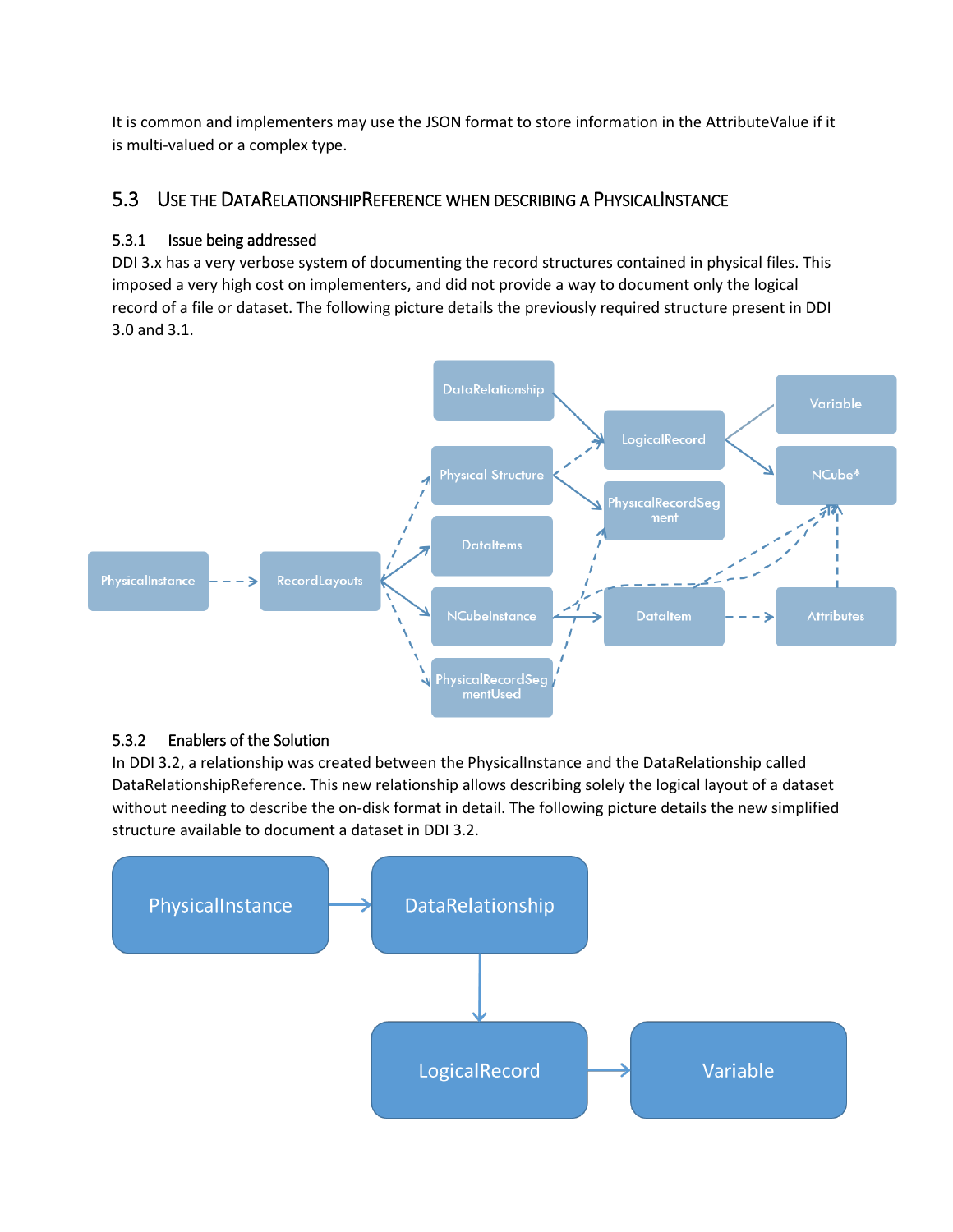### 5.3.3 How to implement the Best Practice

When creating a PhysicalInstance DDI item to describe a dataset, you should reference the DataRelationship from the PhysicalInstance and create LogicalRecords for the dataset in the DataRelationship. DDI Variables items for each variable in a record are recorded in the LogicalRecord.

### <span id="page-10-0"></span>5.4 LANGUAGE TAGS SHOULD BE USED ON ALL TEXT ELEMENTS

### 5.4.1 Issue being addressed

DDI allows multilingual text in many places throughout the model. To ensure interoperability, the language of the text should always be specified and associated directly with the text within the DDI text type that is being used.

### 5.4.2 Enablers of the Solution

DDI allows usage of language codes for most instances of text.

### 5.4.3 How to implement the Best Practice

Implementers should use the xml:lang and audienceLanguage attributes that are within the DDI standard text types. Most standard DDI text types allow repetition of text containing elements, once for each language. Each use of repeated text within a DDI text type should define the language code used.

Language codes are defined by BCP 47, Tags for Identifying Languages.

### <span id="page-10-1"></span>5.5 WHEN USING XHTML, AVOID USING THE SCHEMA EMBEDDED XHTML

#### 5.5.1 Issue being addressed

DDI 3.x has traditionally embedded the XHTML schema for use in structured text. Feedback from implementers suggest that embedding XHTML within the schema makes schema based automation tools and generators fail. Validation of content also becomes required prior to serialization in DDI.

Future versions of DDI are moving to additional serialization targets other than XML. Embedded XHTML will no longer be supported in all target bindings of the DDI model.

### 5.5.2 Enablers of the Solution

DDI 3.2 adds an isPlainText attribute to denote if the content is encoded in some way.

Future versions of DDI will also denote what encoding is used for content, such as plain text, markdown, HTML, XHTML, LaTeX, or others.

### 5.5.3 How to implement the Best Practice

Plain text may be used for string content to increase interoperability and for archival preservation.

Implementers may use a structured plain text format such as Markdown, which includes some formatting capabilities. When HTML is included in markdown it should be XML encoded within the content.